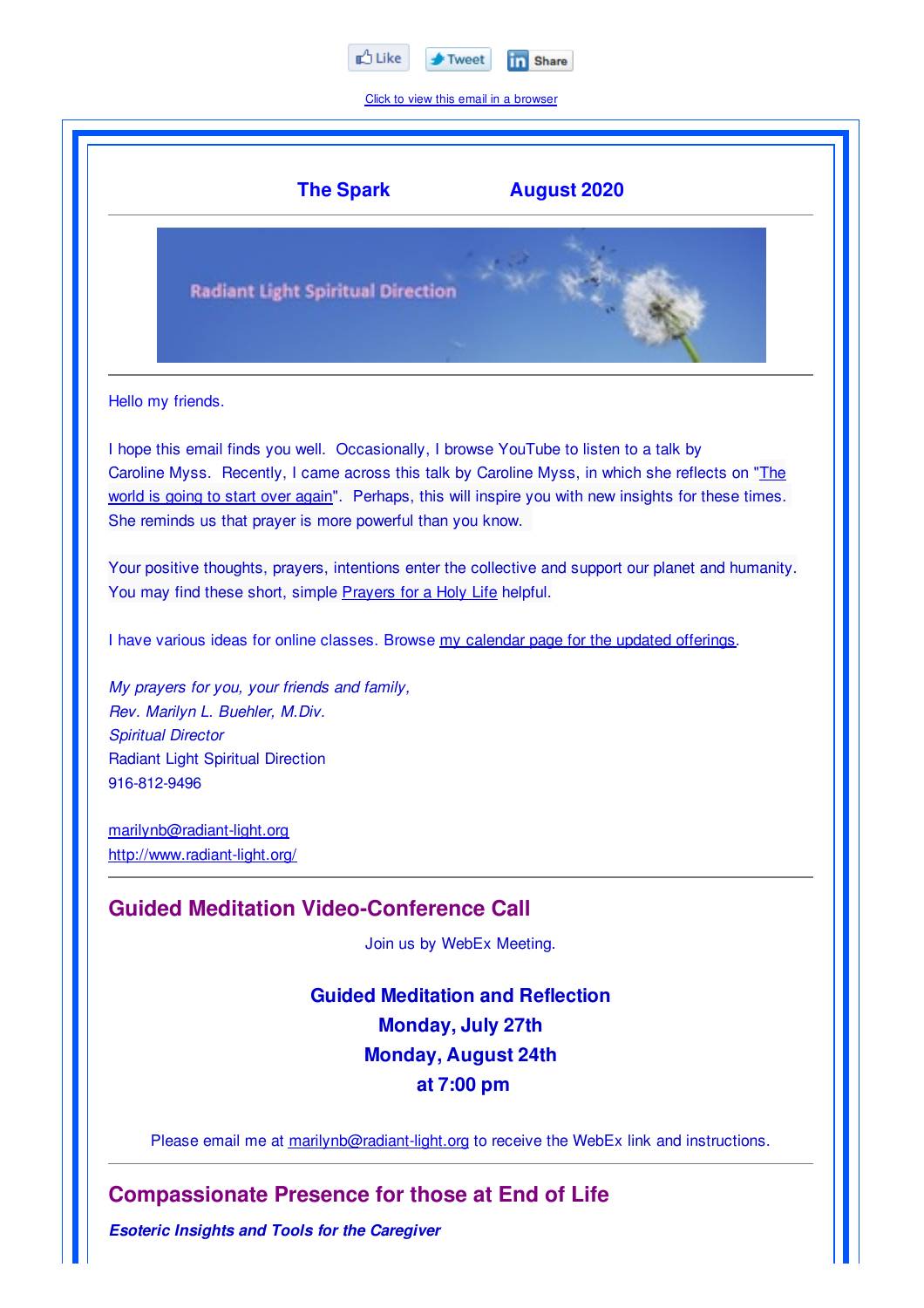#### **This workshop will be offered when there is interest from a few individuals.**

This workshop provides esoteric insight in to the process that occurs when the physical body begins to shut down in order to release the soul in to the Light. This is a birthing process into the nonphysical world, a returning to that from which we came before birth. It may be helpful to observe changes in the physical body and comments from the transitioning person that indicate where they are in the dying process.

Learn to be a compassionate, listening presence to those at end of life. Contact me if you are interested. marilynb@radiant-light.org.

## **Ponder This**

**When a person's inner attitude is positive and full of joy, happiness and intention to help and sacrifice, he does not become infected because he is charged with psychic energy.** Psychic energy destroys germs. If a person lives in fear, thinking he is going to become infected, or if he is angry and irritable, he will become ill.

A positive attitude creates psychic energy and psychic energy heals. We are going to charge ourselves with Beauty, Goodness, Righteousness, Joy and Freedom, as well as good feelings optimism and lovingness, gracefulness, solemnity — with virtue. Virtue will create such an energy within us, like a shield around us as we live in this polluted environment.

Torkum Saraydarian , *Talks on Agni, Volume 2*



### **Earth Wellness**

### **Walking In Beauty**

Today I will walk out, today everything unnecessary will leave me, I will be as I was before, I will have a cool breeze over my body. I will have a light body, I will be happy forever, nothing will hinder me. I walk with beauty before me. I walk with beauty behind me. I walk with beauty below me. I walk with beauty above me. I walk with beauty around me. My words will be beautiful.

In beauty all day long may I walk. Through the returning seasons, may I walk. On the trail marked with pollen may I walk. With dew about my feet, may I walk.

With beauty before me may I walk. With beauty behind me may I walk.